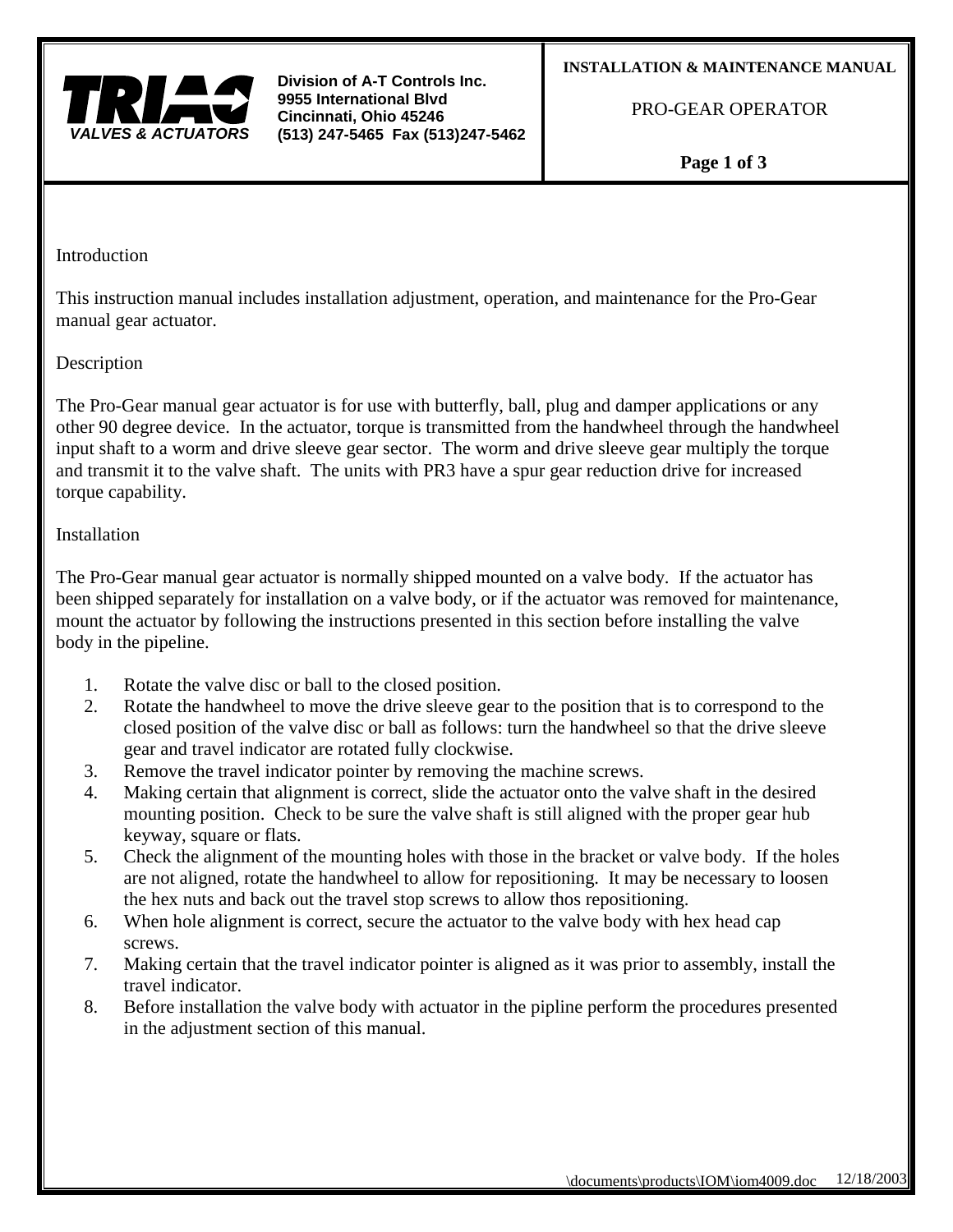

**Division of A-T Controls Inc. 9955 International Blvd Cincinnati, Ohio 45246 (513) 247-5465 Fax (513)247-5462**

#### **INSTALLATION & MAINTENANCE MANUAL**

PRO-GEAR OPERATOR

**Page 2 of 3**

### Adjustment

Perform the following steps to adjust the travel stops. Travel stops consist of two set screws and two hex locking nuts

- 1. Loosen the hex nuts and back out both set screws.
- 2. Rotate the handwheel to move the valve disc, plug or ball to the fully closed position.
- 3. With the valve disc, plug or ball closed, rotate the set screw that is to limit valve closing until this set screw just hits the drive sleeve gear. Lock the set screw with the hex nut.
- 4. Rotate the handwheel until the open position is indicated by the pointer tip on the travel indicator dial. Rotate the remaining travel stop set screw until it just hits the drive sleeve gear. Lock the set screw with the hex nut.
- 5. Install the valve body and actuator in the pipeline by following the instructions in the separate valve body instruction manual; then proceed to the operation section.

### Operation

After the travel stops have been adjusted and the control valve assembly installed, the actuator is ready for operation.

Do not use wrenches or other devices on the handwheel or handwheel shaft to increase operating force.

If the force required to rotate the handwheel is excessive, check for the following conditions:

- **Insufficient Lubrication**
- Seized actuator parts due to misalignment
- Excessive pressure drop across the valve body
- Obstruction to the valve body disc

If the actuator does not seem to control the process fluid, worm or drive sleeve gear teeth may be broken, the pin may be sheared, or internal valve body parts may be broken.

Avoid personal injury or property damage from sudden release of pressure or uncontrolled process fluid. Before starting disassembly:

- Isolate the valve from the process
- Release all process pressure